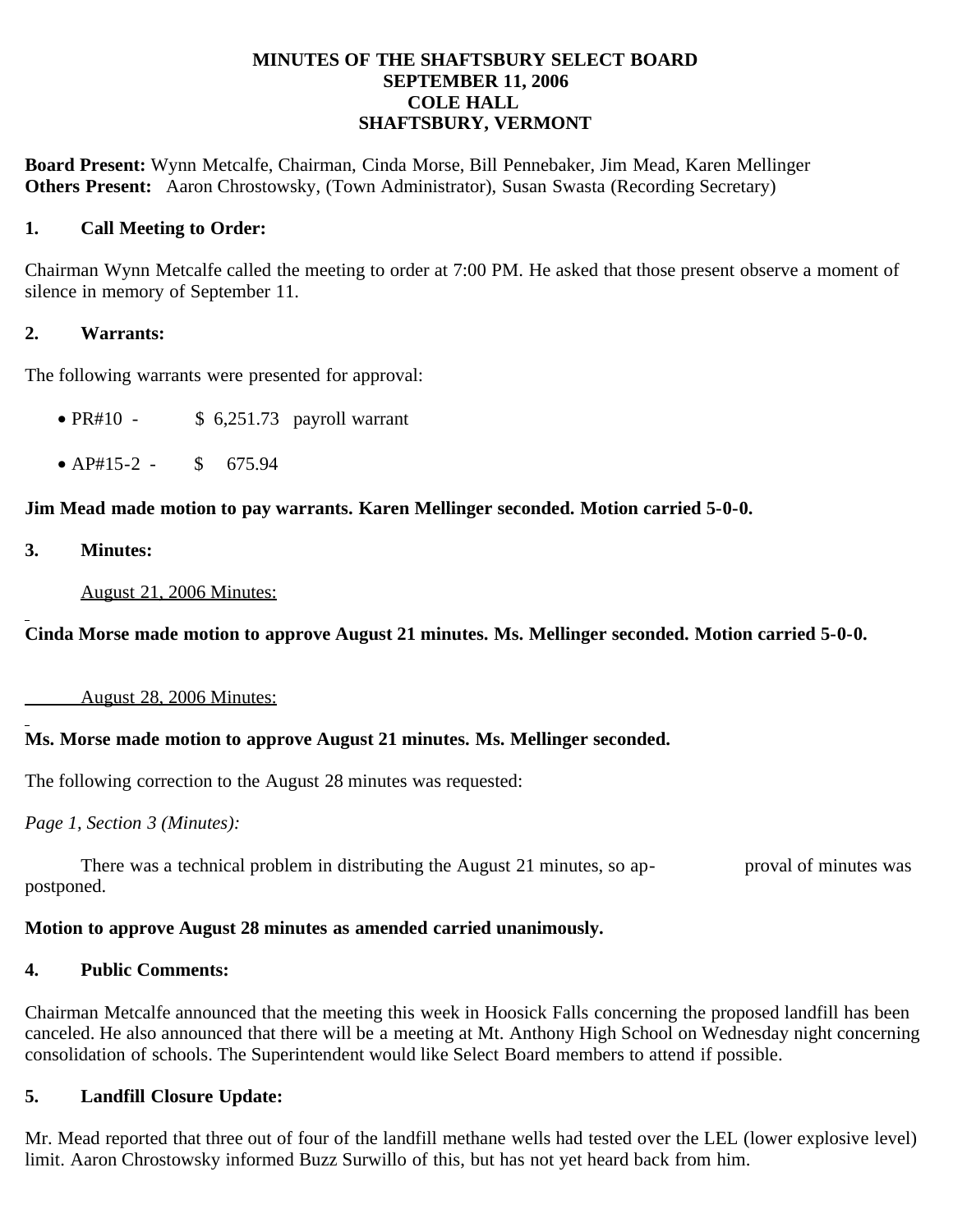Ms. Morse asked if this higher level might be a result of landfill closure activity, and Bill Pennebaker replied that it might be, due to the heavy trucks on the site. Wells should be retested after conditions settle down. Mr. Mead noted that the problem wells are those located to the north of the site. Mr. Pennebaker said that the state needs to advise the town on this matter.

Mr. Mead stated that he is willing to put a methane detector on the Eastman property if it does not involve any electrical work. He does not want to put in an outlet.

Mr. Pennebaker distributed two spreadsheets to Board members containing information on landfill closure. He stated that costs for sand had gone over by a substantial amount because the layers put down were thicker than anticipated. He did not feel justified in switching from the Harringtons' sand to the lower-cost TAM material because the latter may have required screening.

Ms. Mellinger asked if it is possible to hold Reifenberg to the thickness from the project specs, and was told that it is probably not, and that in any case it is safer to have thick layers than thin ones. The sand cost a total of \$117,000, which is about \$42,000 more than expected.

Mr. Pennebaker reported that Reifenberg has asked for an additional \$80,000, claiming that the landfill area covered went over by 29,000 square feet. The area in question is the northwest corner, where Mr. Pennebaker had noted problems which Reifenberg then fixed .

Both Mr. Pennebaker and Mr. Chrostowsky are certain that the amount of overage being claimed is totally erroneous. They showed a map indicating that the area in question includes some of the Eastman property. They will have John Endres do a survey to define the periphery of the cap. This will cost about \$500. Ms. Mellinger asked why the town should pay \$500 for surveying if it is Reifenberg's error. Mr. Pennebaker agreed that this is a legitimate point.

Mr. Pennebaker stated that the topsoil issue still needs to be resolved. Reifenberg is allowing \$15 per cubic yard for topsoil, but it will cost considerably less, resulting in a credit. There was a discussion of the finances of landfill closure, and Mr. Chrostowsky said that he will prepare details of all bills for next week's meeting.

In the meantime, the adjustment for topsoil charges will be pursued, and Reifenberg will be informed that the town is surveying the area in order to address the overage charge. The final bill will not be paid until these issues are resolved, which should cause no problems in meeting payment deadlines.

Mr. Pennebaker reported that he had told Reifenberg that they have to retain some responsibility for the site until grass is growing there -- that they cannot just walk away. He stated that the \$33,000 retainage should not be paid until spring. Chairman Metcalfe said that the contract language concerning the retainage should be checked.

Chairman Metcalfe reported that he, Mr. Pennebaker, and town attorney Rob Woolmington had met with state attorneys in Rutland concerning the fine assessed the town for exceeding landfill tonnage limits. He does not believe the fine will be reduced.

Mr. Pennebaker noted that the project to be funded by the fine must be something that the town would not normally spend money on, and that it must be carried out by an independent organization. The town was given 180 days to define a project and begin working toward it. Chairman Metcalfe also noted that the state attorneys were adamant that landfill recertification be completed by December.

# **6. Pay As You Throw (PAYT) Update:**

Referring to a spreadsheet prepared by Mr. Chrostowsky, Chairman Metcalfe reported that PAYT is on budget. Ms. Morse pointed out that this is so even with much less tonnage. Mr. Pennebaker said that he expects monthly revenue to drop, them level out to a steady state. Ms. Morse asked if the town should consider dropping one of the days that the landfill is open, since activity has decreased. This may be a possibility.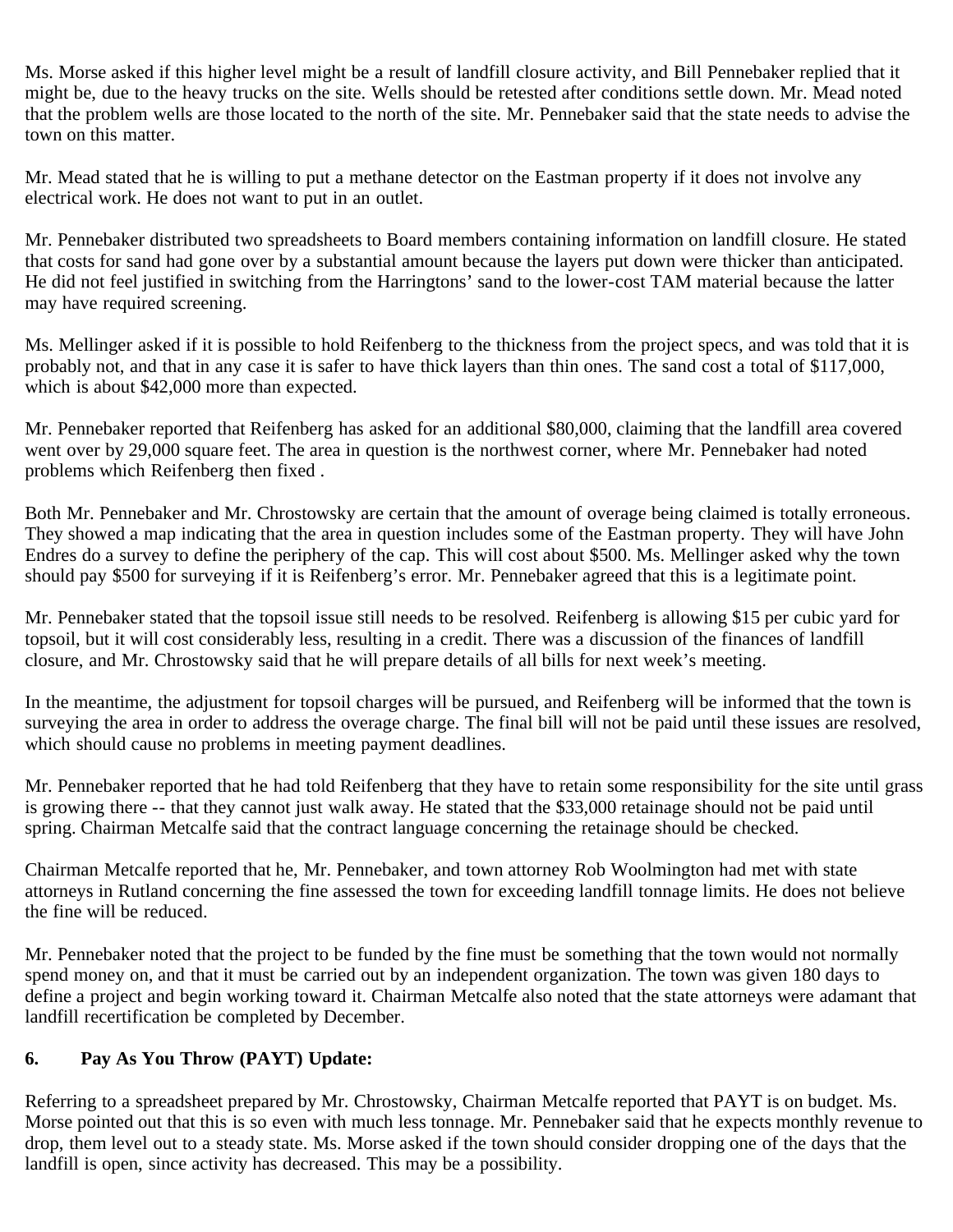Mr. Chrostowsky stated that he had checked to see if PAYT procedures are being followed, and that all bags he saw were properly stickered. He thinks some of the criticism may be based on the fact that the PAYT employee has been instructed not to help people with their bags, but to keep watch on what is going into the truck.

Ms. Mellinger stated that she had witnessed people dragging obviously heavy bags with only one sticker, that she had seen some bags with no sticker, and that a resident had complained that some cars lacked car stickers. Mr. Chrostowsky said that he had instructed the employee to refuse entrance to anyone without a car sticker. Ms. Mellinger asked Mr. Chrostowsky to continue to keep watch to see that things are done correctly.

# **7. Sidewalks Update:**

Mr. Chrostowsky reported on the timeline he had prepared for the sidewalk project. Stages one through three have been completed, and stage four is in process. He has determined that engineering costs should be \$21,000, and now Chairman Metcalfe will talk to Jim Secor about donating services. If an engineer must be hired, it should go out to bid as soon as possible.

Mr. Chrostowsky has contacted an archeological consultant and expects to hear back this week. Stage five, categorical exclusion, involves sending letters to all the state agencies, and can't be done until plans have been drawn. Ms. Mellinger noted that CVPS sometimes needs to be notified a year in advance if poles need to be relocated. Mr. Chrostowsky said that it should take about two months to get plans. The project would probably go out for construction bid in March.

# **8. Other Business:**

Ms. Morse asked about follow-up on the problem with the Vachon's drainage pipe and was told that Road Foreman Ron Daniels will be going there tomorrow. She reminded the Board that they had agreed to look at the Grange Hall. It was decided to meet there next Monday at 6:30. Chairman Metcalfe asked that people think about specific uses before visiting the property.

Ms. Morse asked about the Town Line Road work in front of the Gulley residence. Chairman Metcalfe replied that it has been taken care of by Mr. Daniels and that everything is documented.

Ms. Mellinger reported that John Tiffany expressed concern that the Select Board has handed over responsibility for approving curb cuts to the Development Review Board (DRB). He believes state statute requires the Select Board to perform this function. Ms. Mellinger stated that she had checked the statute and that it clearly spells out that it must be done by the Select Board or by the Board's designee. This would be the DRB.

Chairman Metcalfe announced that there is an upcoming municipal highway supervisors day. He thinks Mr. Daniels and another highway employee should attend, and Board members agreed.

Ms. Mellinger reported that she had attended an emergency response drill at Lake Paran. It had been quite impressive, and town emergency representative Jerry Mattison is doing a terrific job.

Mr. Chrostowsky said that he had distributed Vermont League of Cities and Towns (VLCT) information to Board members concerning reserve funds. The Select Board may use reserve funds as they see fit, and may call a special town meeting to reallocate funds for something else. He stated that he had attended a Wednesday session on setting water fees, and also a session on capital budgeting.

# **8. Executive Session (Personnel):**

**Ms. Morse made motion to go into Executive Session (Personnel). Mr. Mead seconded. Motion carried 5-0-0. Board went into Executive Session at 8:17 PM.**

**Meeting adjourned at PM.**